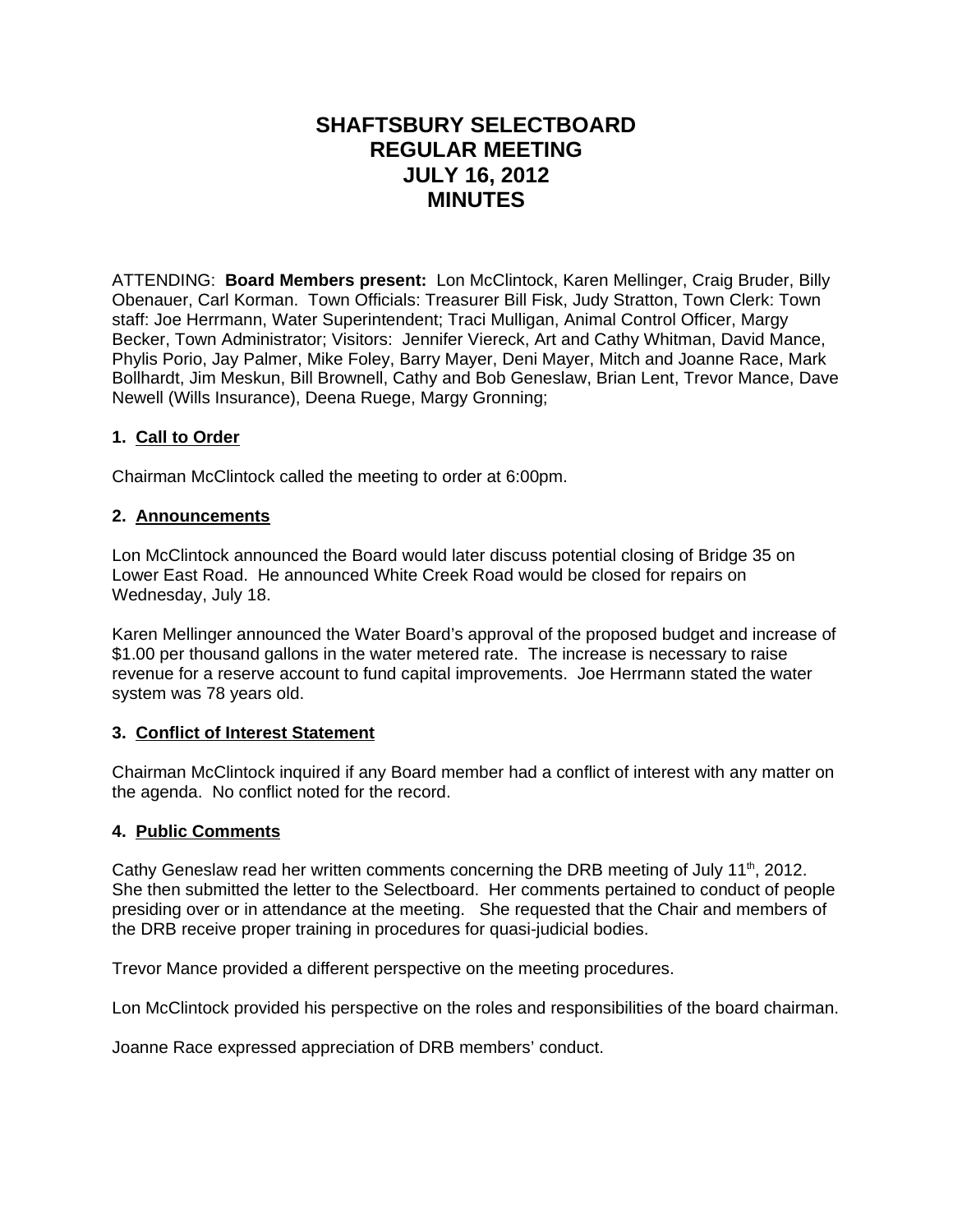Jennifer Viereck stated her concerns about persistent rumors and misperceptions of her conduct as Zoning Administrator with regards to certain applications that had come before the DRB during her tenure. She requested that people contact her directly about their concerns. She reiterated her opinion that she did not have a conflict of interest with regards to the July 11<sup>th</sup> issue of Michael Gardner's party status.

Art Whitman announced a new citizen's group has formed in Shaftsbury entitled "Citizens Advocating Responsibility and Equality in Shaftsbury". The mission of the group is to encourage and support civil discourse. He presented a proposed policy regarding the same, and requested that discussions on the policy be warned for the August  $6<sup>th</sup>$  Selectboard meeting.

### **5. Tax Anticipation Note**

Treasurer Bill Fisk announced the Town finished the FY12 year with an approximate \$40,000 surplus. Expenses incurred between July and November (when taxes are due) must be paid somehow. It is customary for the Town to secure a Tax Anticipation Note in July each year. This years' TAN through Peoples Bank is at an annual interest rate of 1.65%. The note will come due December 17, 2012 and will be paid in full from property tax revenues. The amount of the TAN is \$375,000.

**Karen Mellinger made the motion that the Selectboard approve the \$375,000 Tax Anticipation Note through Peoples Bank at an annual rate of 1.65%, inclusive of the Resolution and Non-Arbitrage Certificate. Carl Korman seconded. The motion carried unanimously.**

### **6. Insurance Coverage**

Dave Newell of Wills Insurance reviewed the Town's insurance policies for the period of July 1 through June 30, 2012. Mr. Newell will provide greater clarity regarding flood coverage vs. coverage of damage from surface water. The Road Foreman will be asked to review the equipment schedule.

## **7. Veterans Committee**

Jim Meskun and Mark Bollhardt explained the Veterans Committee is attempting to raise \$4,200 to purchase and install medallions on the headstones of veterans. The Selectboard commended the effort and also requested the Committee give some thought to notification to families. Jim Meskun inquired whether the Town would fund the cost replacement of flags along Rte. 7A. He then described the process being made towards updating the war memorial. The Committee will be selling mugs as a fundraiser. Mugs can be obtained through the Shaftsbury Store and Town Clerk's Office.

## **8. Dog Licensing**

Town Clerk Judy Stratton and Animal Control Officer Traci Mulligan met with the Selectboard to review the process of issuing dog licenses, fee schedules, and enforcement options available to Vermont towns. It was agreed a) a better definition of what constitutes a "rabies control program" is needed, b) an inquiry needs to be made concerning the legality of the Town's imposition of 2 penalties versus one civil fine of \$500, c) the Court Administrator's Office should be consulted for advice on enforcement powers and procedures, d) a dog licensing and enforcement policy should be adopted, e) the Town's dog ordinance needs to be revised, and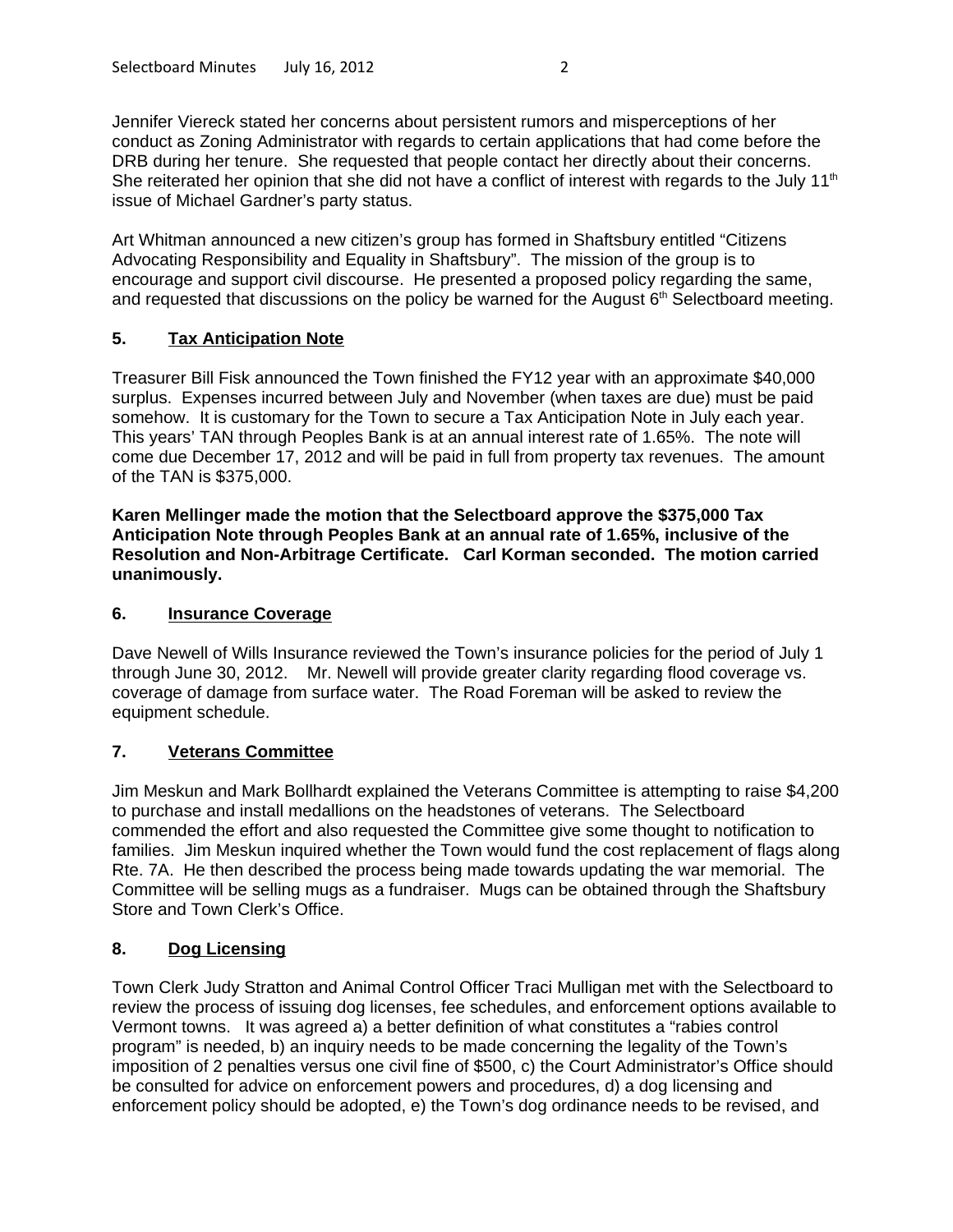brought up-to-date. Margy Becker and Billy Obenauer were asked to propose the enforcement policy.

### **9. Brownell Salvage Yard – Hearing Preparations**

Lon McClintock inquired whether Board members had enough information in preparation of the July 23 public hearing concerning Brownell's Salvage Yard renewal of location approval. The hearing is required by new laws regulating salvage yards.

### **10. Bridge 35 – Lower East Road**

The Board reviewed a proposed resolution for the temporary closure of bridge 35 on Lower East Road. Carl Korman suggested, and the Board agreed to, amended language.

**Karen Mellinger made the motion to adopt the resolution for temporary closure of Bridge 35 on Lower East Road. Carl Korman seconded. The motion carried unanimously.**

**Craig Bruder made the motion to authorize the Chair to sign the resolution on behalf of the Selectboard. The motion was seconded and carried unanimously.**

**11. Liaison Roles** – Discussion tabled.

#### **12. Town Administrator's Report**

Margy Becker reported bids for the design of the sidewalk and curbcuts at the corner of Church Street and Rte. 7A are due July  $26<sup>th</sup>$  at noon. The grant agreement to enable purchase of new radios for the highway department is in the process of being signed by the State. New radios are required for the Town to meet the mandate for "narrowbanding"

### **13. Other Business** .

Bill Obenauer pointed out that due to recusals and lack of attendance by a DRB Board member at the July 11 meeting, the DRB was faced the issue of needing a "supermajority" to conduct business. This would not have happened, he said, if the DRB had been a 5 member versus 7 member board.

#### **14. Minutes of July 2, 2012** – action tabled

### **15. Approval of Warrants**

CHECK WARRANT REPORT PR#1 IN THE AMOUNT OF \$6,016.07 for VMERS DB and DC RETIREMENT CONTRIBUTIONS: **Karen Mellinger made the motion to approve check warrant PR#1 in the amount of \$6,016.07. Craig Bruder seconded. Motion carried unanimously.**

CHECK WARRANT #2 IN THE AMOUNT OF \$167,286.64.

**Karen Mellinger made the motion to approve check warrant #2 in the amount of \$167,286.64. Carl Korman seconded. Motion carried unanimously.**

PAYROLL WARRANT PRW #2 IN THE AMOUNT OF \$6,196.38.